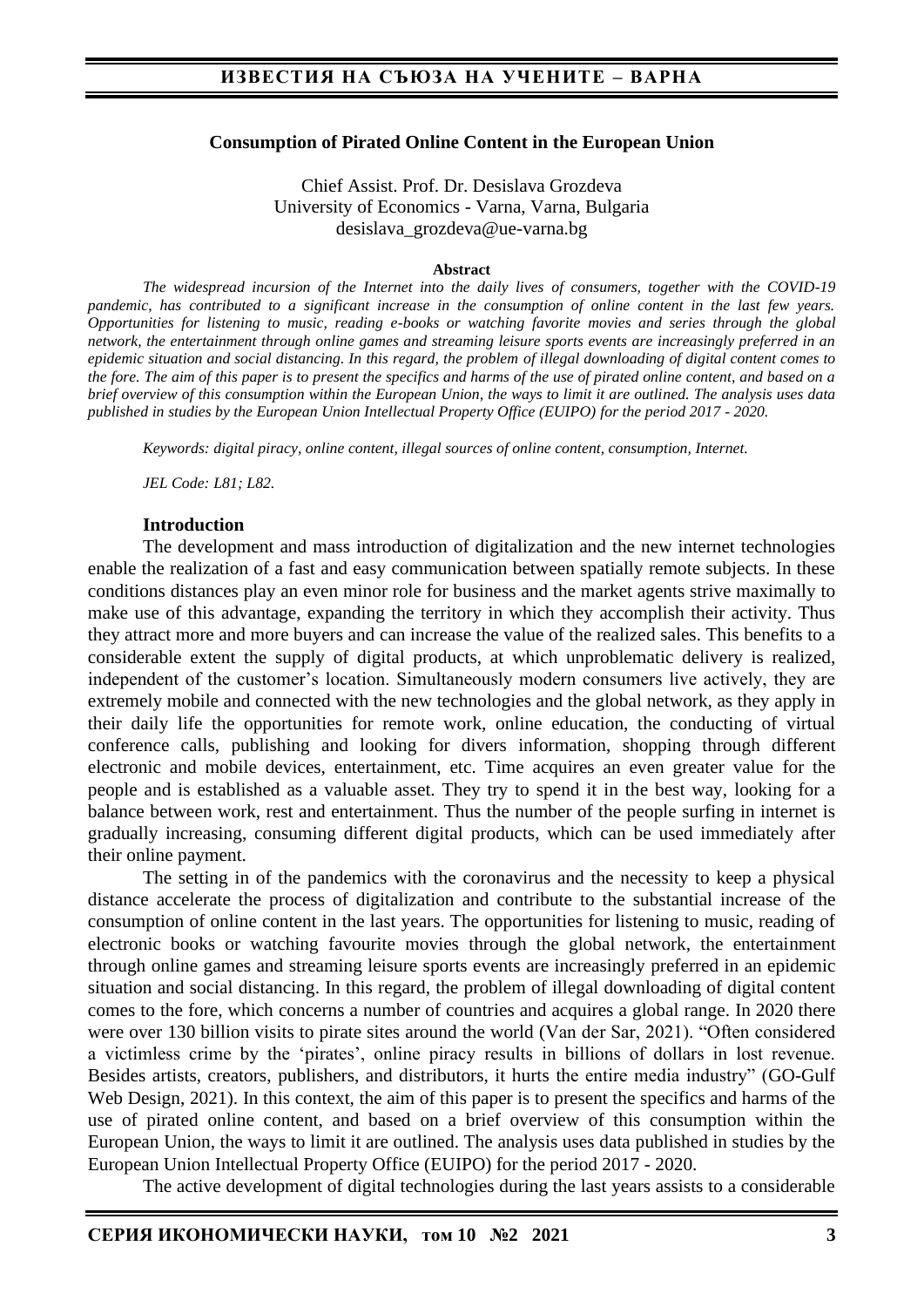degree the improvement of the quality of the different e-products, changed the way of their creation and distribution, as well as the possibilities of access to them on the consumers' part. The given changes and innovations place the question about copyright protection and of the created works by writers, artists, composers, film agents and all the remaining creators, as well as about the opportunity the authors to receive their due compensations for the input labor at the realization of electronic transactions in internet environment. This concerns directly the music sector, the movie, radio and television industry, software business, including the one of video games, the publishing activity of books, newspapers and magazines. In connection with that, for the aims of the present paper under online content should be understood the protected with copyright digitalized products of the business activities enumerated above, which are offered electronically. Simultaneously, under consumption of online content is meant the realization of access, download or streaming of such econtent from different online sources.

The securing of comparatively cheap and stable high-speed internet connection on the part of the service providers, the decreasing value of the offered end devices, allowing an easy access to the electronic market, together with the frequent usage of information and communication technologies in the daily activity of the people, stimulates the consumption of online content. On its side, the main prerequisite for the growing interest in it are its specific characteristics, which distinguish it considerably from the physical products, bought electronically. They can be differentiated in the following directions:

• Durability - the created digital product can exist for an unlimited time, as it does not wear out during its usage. That is why the just created content does not differ from the analogical, which the customers already consume. The author competes not only with the remaining creators of online content, but with his previous works. In order to avoid this, a continuous renewal of the product is necessary, which creates the basis for long-term relations with the customers. Defense is also necessary from illegal copying or alteration of the content;

Reproducibility – a basic advantage of the digital content is its ability to be reproduced, transferred and stored easily and unproblematically. After its initial creation, the marginal costs for each following year are comparatively low and an unlimited volume of sales could be generated. Due to its digital and non-material character, the expenses for storage, realization and delivery of the online content are almost zero, but one has to bear in mind, that the official producers of digital products incur expenses, connected with the payment of author's fees for each sold unit;

• Digital delivery – independent of the customers' location, the bought online content can be immediately delivered after a few clicks of the mouse. This allows the consumer to have immediate access and the opportunity of usage of the product almost immediately after its payment. The possibility that the digitalized content could transfer easily its consumer value without being necessary to exist on a definite physical bearer, which to be delivered to the buyer, allows the retailers to use this advantage, offering a part of the product as a bonus. Thus the added value for the customer is increased and his satisfaction respectively;

• Global market range – as an appropriate object of transaction sales and consumption, digital content is characterized by unlimited geographic range of the market. The characteristics presented above allow the exchange of online content to be performed unproblematically at any point in the world, as long as there is a stable internet connection, in order for the distribution process to be realized quickly;

• Technological dependence – the storage, distribution and access to online content are directly related to the development of new technologies. The e-products can be saved on a hard disk, optical disk or in a cloud storage, internet is necessary for the delivery, and their consumption itself demands the respective program availability;

• Life span - with the introduction and development of the information technologies a shortening of the life span is observed of the digital products, compared to the physical ones. A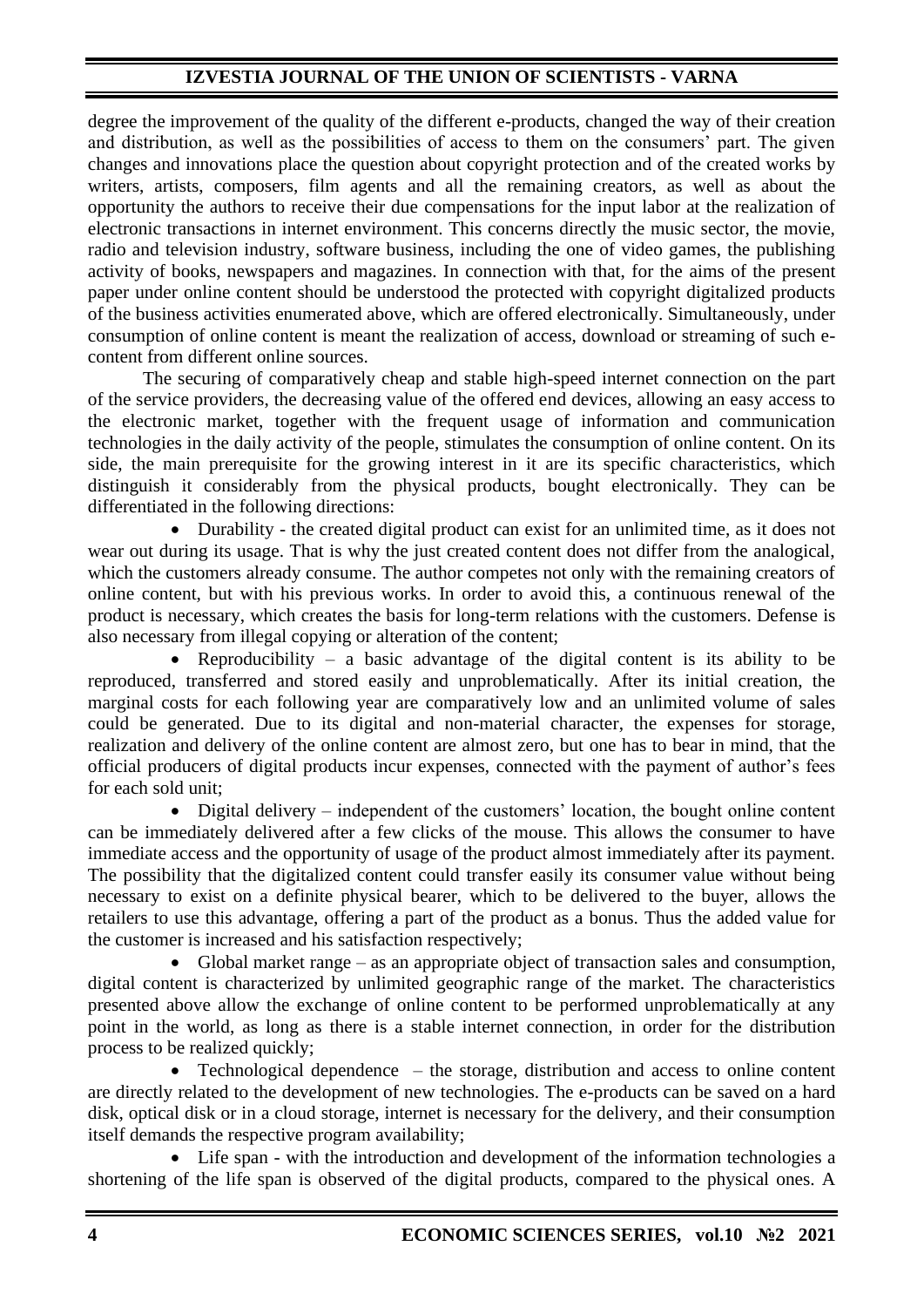## **ИЗВЕСТИЯ НА СЪЮЗА НА УЧЕНИТЕ – ВАРНА**

typical example are the broadcast television formats and live sports events, which attract an enormous auditorium during the event, and several hours afterwards the consumer interest in them drops abruptly. With a short life span are characterized also the digital films and music, whose actuality and demand are extremely high in the moment of their introduction to the market, after which they rapidly diminish.

The presented distinguishing characteristics of the online content make it an attractive object for e-transactions, attracting the attention of legal and many illegal suppliers. In this sense it is purposeful to examine the nature of digital piracy, which, although it is not a new phenomenon, has considerably disseminated in the last years. The term 'piracy' strictly speaking refers to the distribution of content that violates copyright (EUIPO, 2020, p. 8). On its part, "digital piracy is the illegal act of copying digital goods – software, digital documents, digital audio (including music and voice) and digital video – for any reason other than backup, without explicit permission from and compensation to the copyright holder" (Gopal et al., 2004, p. 89). In connection with this, we can denotate with 'digital piracy' a 'digital infringement of copyright' (Stryszowski and Scorpecci, 2009, p. 7), which means not allowed distribution and consumption of online content with protected copyright.

Consumers have known and taken an advantage of piracy even before the coming of the digital revolution and the mass usage of internet, but in this period due to the not good enough quality of the copies (predominantly movies and music) and the limited channels for distribution, the industries concerned are not that drastic with the violators. "Historical tolerance of piracy has been a direct reflection of limitations around content manipulation. As content format went digital and distribution moved to the Internet, online piracy exploded" (Sudler, 2013). There exist different opportunities for fast, easy and free of charge obtaining of pirate digital products, which considerably facilitates their consumption. Most commonly three basic methods for the download of online content are distinguished: (Petkov, 2015):

• From free or private zones and servers - they constitute computer systems, which give the users a free server space, in order to be able to upload information unproblematically. What is characteristic, is that the files are stored on a centralized server or on several servers;

• Through torrent systems - the files with them are distributed among the users (peers) and are not stored centralized at one place, as the information is under the form of torrent files. The exchange between the peers is realized with the help of a torrent tracker, which shows the users, providing files (seeders) and the ones downloading content (leechers). The tracker locates and coordinates the performed traffic without keeping information about the file content and their location;

• Through a network with equal access (P2P network) – this network uses a decentralized model, as each host plays the role of a client and server simultaneously. With its assistance an exchange of files between users' computer is realized, communication between the users, etc. It has to be taken into account, that a big danger exists from spy- or malware in the P2P networks.

It is necessary attention to be paid to the circumstance, that unlike the counterfeited commodities and piracy at the physical market, where the customers pay an even lower price from that of the originals, at the electronic market, a considerable part of the transactions are free of charge. In this situation the price and quantity are not the main elements of the market mechanism. The focus is moved to the non-financial motives, leading the party of the supply, as gaining of a greater popularity and recognition among the users of pirate online content. Due to the specifics of some pirate distribution channels, the users of digital content are simultaneously suppliers at the same market, which does not allow their exact distinguishing and additionally makes their research more complex. At the same time, a part of the pirate digital products are received against payment, as two basic business models are applied. In one of the models, the revenues are realized by the paid fees for access to the illegally sold online content, and in the foundation of the other model is the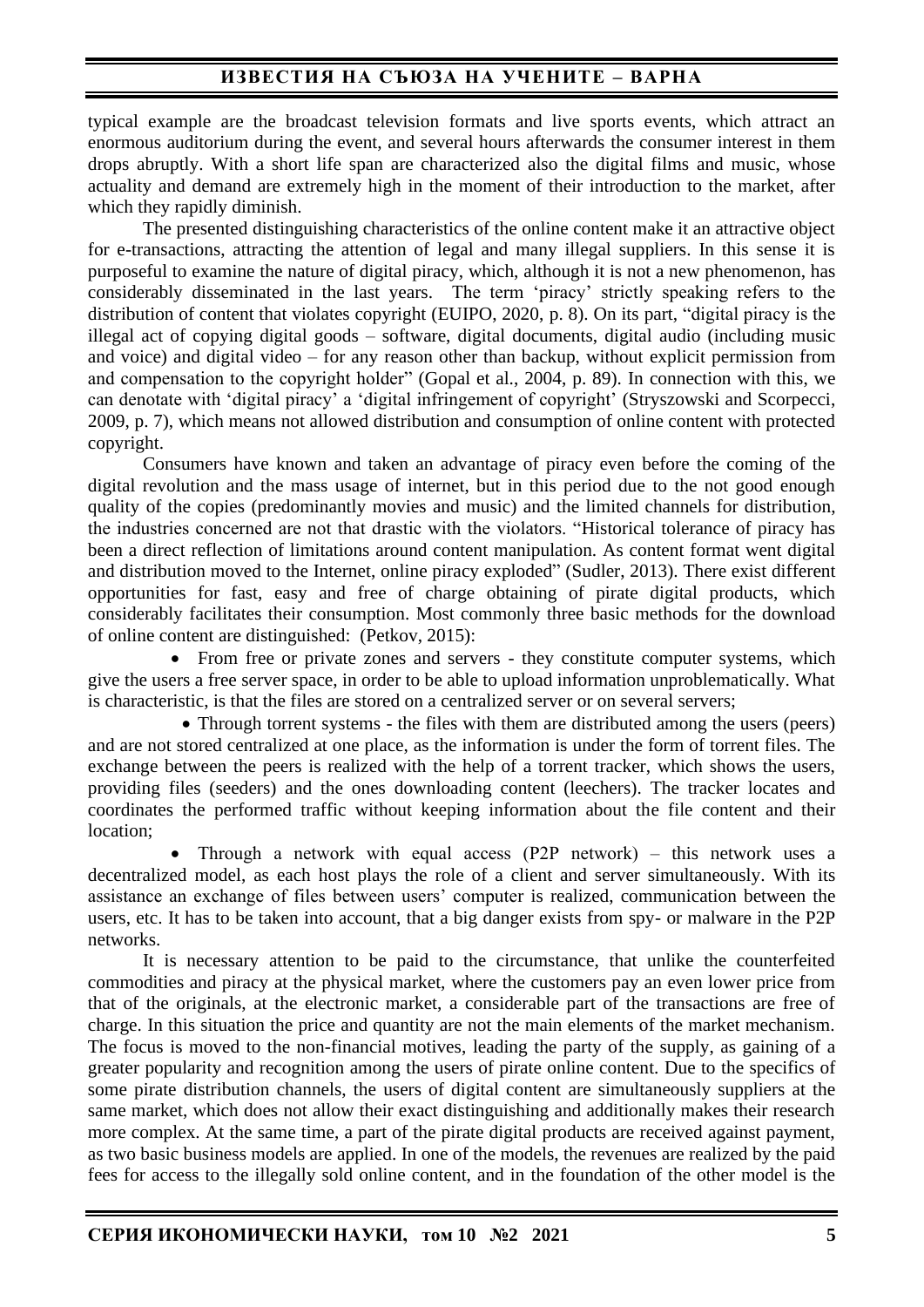revenue from the sale of advertisement, transmitted to the audience, consuming free digital products, delivered by the supplier. The availability of different business models, connected with the distribution and consumption of pirate online content, confirms the broad range and the complex nature of digital piracy.

Turning the attention to the demand for and consumption of illegal digital products, it is purposeful to start from the position, that the "study of users is based on the prerequisite of the economic theory about their rational market behaviour, i.e. the users collect the necessary information on the products, compare and assess the different variants for spending their incomes during a purchase" (Danchev and Hristova, 2017, p. 229). In the foundation of the optimal consumer choice, stands the obtaining of the maximum utility from a given product within the framework of the disposable limited budget, and this motivates the realization of exchange processes. When the object of transactions is online content, its utility depends on its ability to satisfy the consumer's needs. It has to be specified, that the degree of utility of the respective online content is not equal for the different users and is defined by their subjective perception. On its part, the provided consumer utility, is defined simultaneously by the utility of the trade offer and the total costs of the consumers, which include the price and the transaction costs. In their essence, the transaction costs relate to the searching of information for the product, expenses for the transition from one to another supplier, expenses for negotiating and conclusion of the transaction, etc. In most cases the consumers of pirate online content make additional transaction costs connected with: availability of definite technical skills for the download of the files; the availability of the necessary antivirus protection in case of malicious software, which could cause great damage; expenses for resetting of the product; sanctions for the breach of copyright. That is why precisely the transaction costs appear to be fundamental about the consumer's choice between legal and illegal online content, having in mind, that the pirate digital product is offered free of charge or at a much lower price than the legal one, since in its value no licence or other fees are included, connected with the protected copyright. Consequently, when the total costs for the acquiring of legal digital content are high, then favorable conditions exist for the distribution of digital piracy. It develops intensively especially at the lack of online content from legal sources at affordable prices.

| <b>Driving factors</b>      | <b>Characteristics that favour digital piracy</b> |
|-----------------------------|---------------------------------------------------|
| Product-specific            |                                                   |
| Content                     | Attractive content                                |
| Technical quality           | High technical quality or a copy                  |
| Consumption and storage     | Easy consumption and storage                      |
| Price                       | Low or no price                                   |
| <b>Individual-specific</b>  |                                                   |
| Personal economic situation | Low disposable income (in case of young           |
|                             | market participants)                              |
| Security awareness          | Low awareness of potential malicious              |
|                             | software risks                                    |
| Attitude towards piracy     | Permissive attitude towards digital piracy        |
| Market-specific             |                                                   |
| Product availability        | Large availability of pirated digital content     |
| Market risks                | Inefficient legal infrastructure, lack of         |
|                             | parental control                                  |

Table 1. Demand drivers of digital piracy. (Stryszowski and Scorpecci, 2009, p. 54)

As it was pointed out, the consumer choice for the purchase of online content is defined by the total utility, obtained by the individual in the process of his consumption, by the demanded price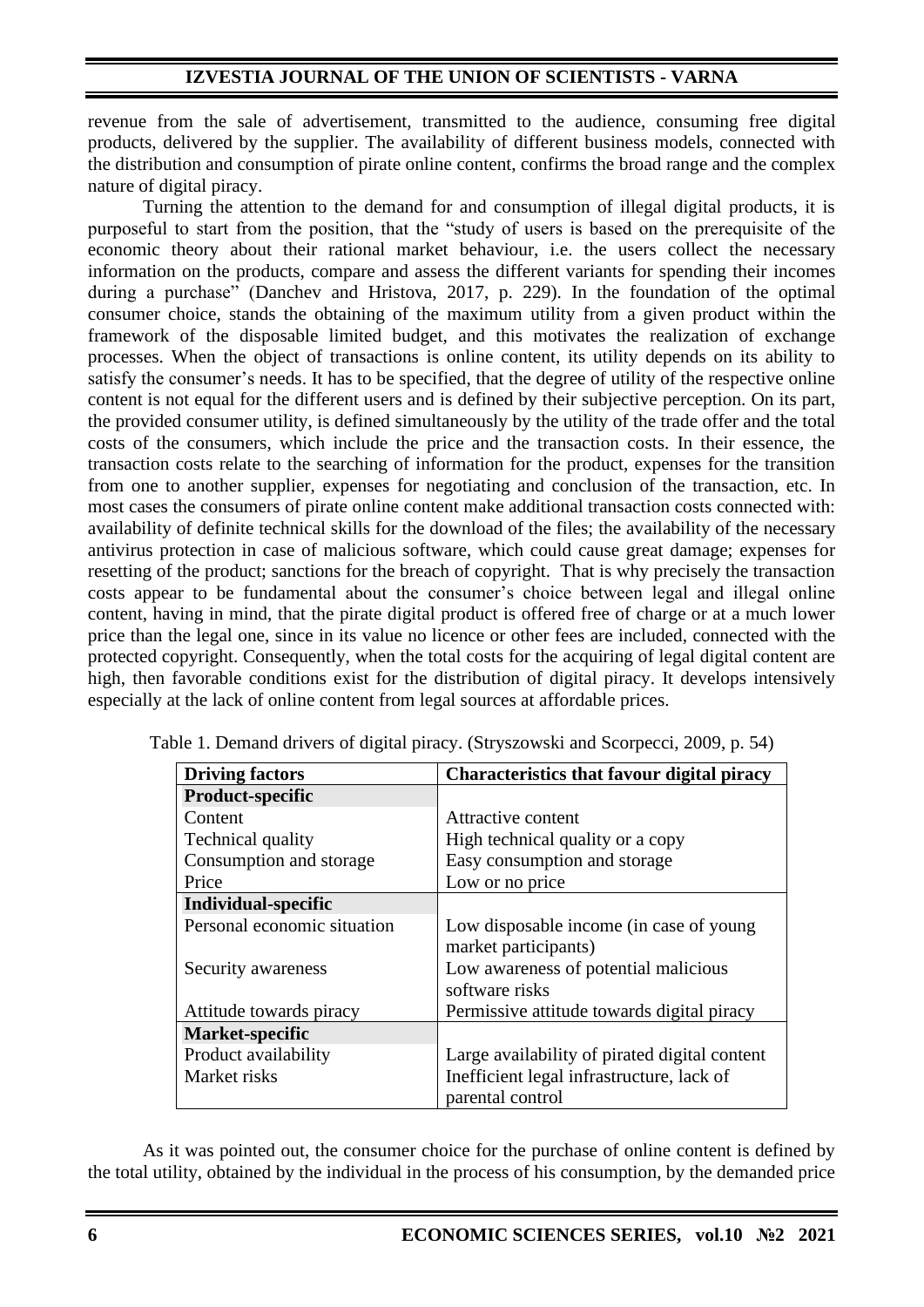and the realized transaction costs. They on their side are formed by the action of different demand factors, which P. Stryszowski and D. Scorpecci appropriately summarize in three basic groups: product-specific, individual-specific and market-specific (Table 1).

With each elapsed year the problem of digital piracy exacerbates and leads to a number of unfavorable economic and social consequences. Copyright owners suffer considerable losses from unrealized profits, due to the big number of sites in the internet space, from which the people surfing in the global network could download or stream free of charge pirate online content. Thus the substitution effect is revealed, as the consumer abstains from the purchase of a digital product from a legal source or from going to the cinema. As a result of this, a number of working places are vacated, which influences negatively the whole economics. The lower economic activity of copyright owners causes the diminishing of the public revenue from taxes and social security contributions. A unpleasant consequence from the digital piracy, affecting consumers directly is the distribution of malicious software, which can cause great damage to the technical appliance or loss of data, as well as lead to identity theft. The fact should not be underestimated that every individual bears a personal responsibility for his or her actions and when violating the law they have to bear the respective financial punishments.

Alongside with the deduced negative effects, the consumption of pirate online content has a positive influence. Besides being connected with the obtaining of economic utility for the user, it assists the popularization of the created new music works, films, books and software programs. Thus their acceptance at the market is facilitated and their legal demand is stimulated. Very often consumers firstly get directed to illegal sources, whose content they download illegally and get to know it. If they consider, that the digital product is of interest to them and is useful enough, they turn to the official supplier and perform a purchase. "As a consequence of underlying individual preferences, pirates are much more likely to be legal users of each content type than are non-pirates, and the median legal consumption of pirates is typically twice that of non-pirates" (Poort et al., 2018, p. 11). In this respect a number of studies exist, which examine the availability of a positive relation between the digital piracy and the legal consumption of content.

#### **2. A brief review of the consumption of pirate online content within the European union**

In the last few years a multitude of different institutions as European Union Intellectual Property Office (EUIPO), Organisation for Economic Co-operation and Development (OECD), European Audiovisual Observatory (EAO), European Union Agency for Law Enforcement Cooperation (Europol), International Federation of the Phonographic Industry (IFPI) engage themselves with the conduction of studies within the member-states of the European union (EU) and the presentation of reports, regarding the consumption of pirate online content and the connected with it risks and damages, consumer attitudes, breach of copyright, etc. This demonstrates the exclusive significance and multidimensionality of the specified problem.

Digital piracy continues to be a significant topic, as it gets revealed to a different extent in the separate European states. According to a study of the EUIPO regarding online copyright infringement in EU the average internet user in the EU accessed pirated content 9.7 times per month in 2018, ranging from 27 times per month in Latvia to 4,6 times per month in Finland (EUIPO, 2019, p 53). Bulgaria is positioned immediately after the leading two countries with an access of 18,7 times per month to pirate content by the native online user, which is a too high indicator. On their part Germany, Italy, Denmark, Austria, Spain, Great Britain, Sweden and Slovenia do not exceed the established average access of 9,7 times (Figure 1). In comparison with the previous year, when this indicator is 11,5, a favorable decrease with a closely 15% is observed in 2018. There is a decrease of the consumption of pirate online content in all EU-28 states, with the exception of Slovenia, Malta and Latvia. Decomposing the access in different types, most often the Europeans monthly use illegal TV content - 6,1 times, followed by film content - 2,1 times and most rarely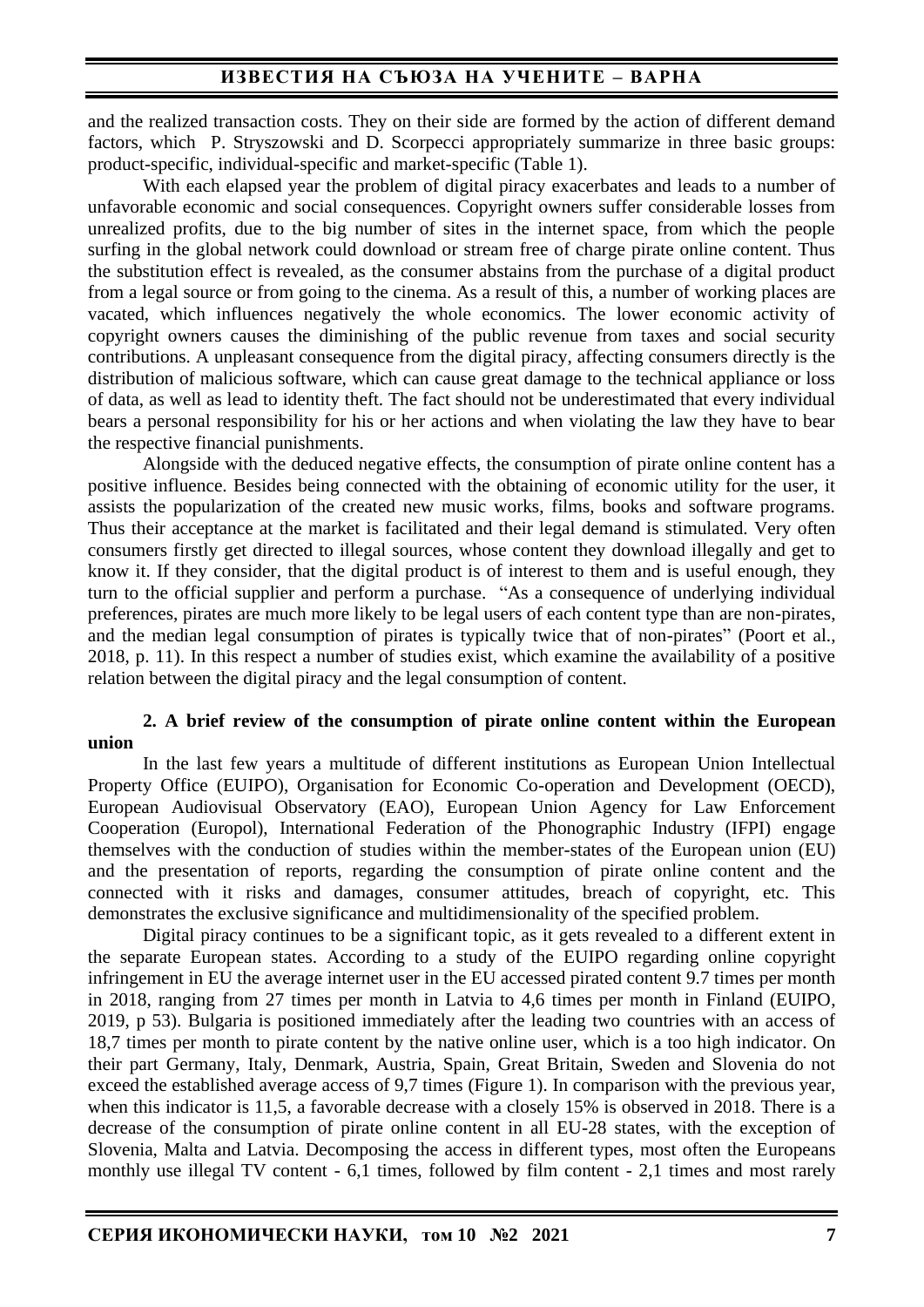have access to music - 1,6 times. The movie piracy is directed mainly towards mainstream films with a commercial success (EUIPO, 2020, p 9).

It has to be noted, that in 2018 Bulgaria takes the first place in the European union regarding the music piracy with an access per month averagely per one internet user, at the amount of 5,97 times, which considerably exceeds the average value of 1,6 times of this indicator for all 28 member-states (EUIPO, 2019, p 53). At the same time Bulgaria registers the biggest growth of the TV piracy within the EU as from 7,3 times monthly access in 2017 it reaches monthly up to 9,3 times during the next year, which constitutes an increase with 27,4 %. The presented results outline one comparatively unfavorable position of our country in relation to the consumption of copyrightinfringing digital content. This behaviour could be explained with the low level of income per capita in our country, as well as the high degree of inequality regarding the incomes, which motivate to illegal behaviour.



Figure 1. Total digital piracy by country and content type, 2018. (EUIPO, 2019, p. 24)

In the latest study of EUIPO in 2020 regarding "European citizens and intellectual property: perception, awareness and behaviour" the high degree of understanding of the concept of intellectual property of users in the EU is clearly outlined. This means that people support the creators, authors and performers, the necessity of protection of their rights and the obtaining of a compensation for the exercised labour. Eighty-one percent from the interviewed, who do not realize intentional access to illegal digital content sources and 73% from the ones, which use such access deliberately, know the nature of intellectual property (EUIPO, 2020, p 6). These competences influence directly the consumer behaviour and as is seen from the results, the persons with less knowledge in this sphere are more inclined to make violations against it.

Exceptionally important for the digital products market is the confirmation of 42% of the Europeans, that in 2020 they have paid for legal services, in order to use online content, protected by copyright (Figure 2). In comparison with 2017 this share is 25%, which means, that within a three year period an increase of 17 pp is observed. The achieved considerable increase in the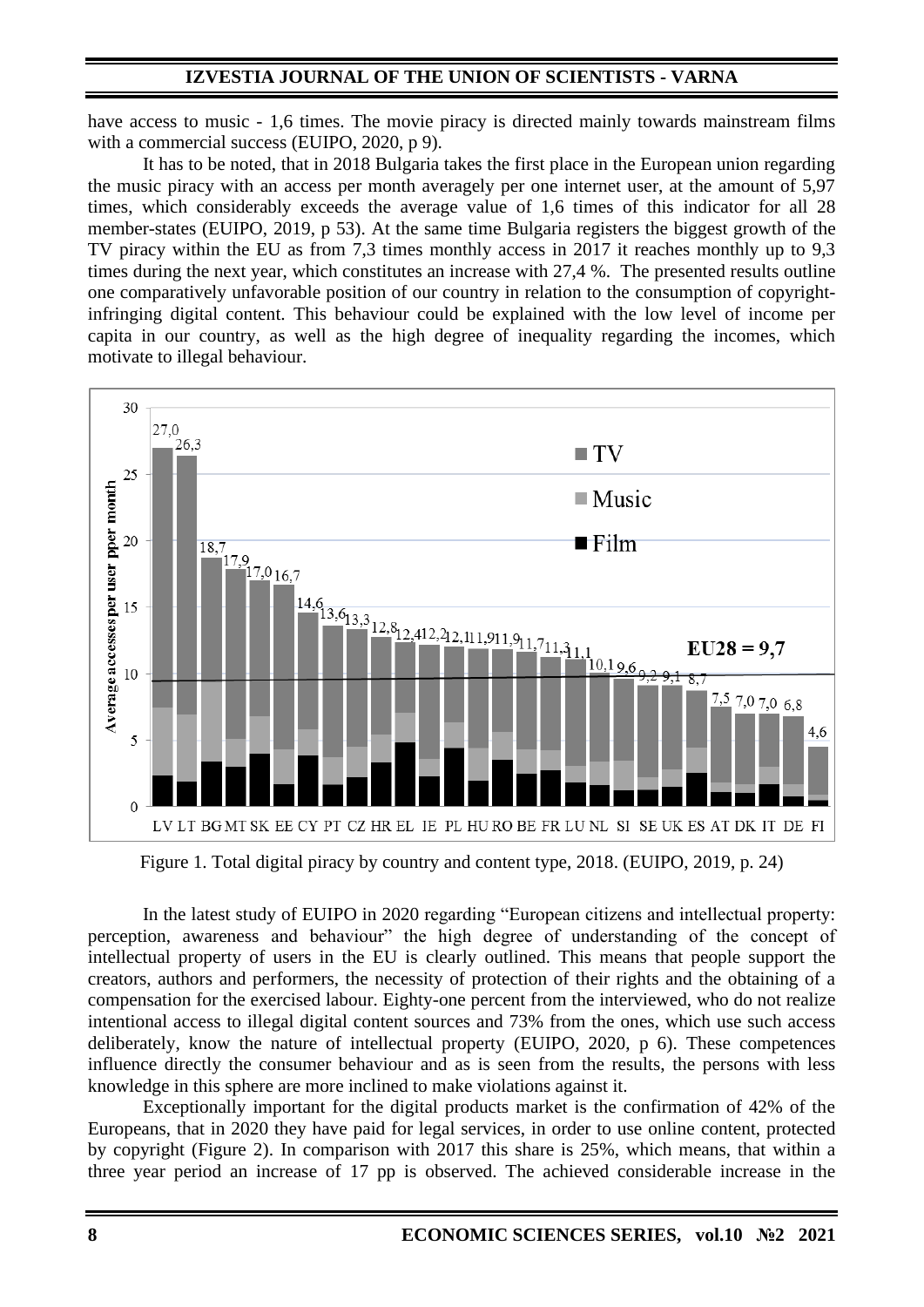# **ИЗВЕСТИЯ НА СЪЮЗА НА УЧЕНИТЕ – ВАРНА**

relative share of the persons, who performed a payment towards legal online content suppliers during the last year, is due mostly to the offered better quality and diversity compared to the illegal sources. Still, when there is a legal option at affordable prices 89% from the interviewed prefer the usage of authorized platforms (EUIPO, 2020, p 50). That is why the availability of legal offers of online content at reasonable prices is a leading factor in the consumers' decision to prefer them. Certainly, it should not be forgotten as a motivating factor, the occurred pandemics of the coronavirus, which assisted the increase of the consumption of subscription services. As far as the presence of confusion regarding the distinguishing by the consumers of the legal and illegal music or video sources from Figure 2, it becomes clear, that the share of this segment is relatively constant, as since 2017 it has been diminishing with 1 pp and in 2020 amounts to 23%. It makes an impression, that in the last year of the research, one of five interviewed investigates the legitimacy of the source, which he/she can use. This is a signal for the consumers' desire to get informed about the origin of the offer.



Figure 2. Consumption of pirated online content. (EUIPO, 2020, p. 43)

According to the presented results, 8% from the Europeans answer, that they have used intentionally pirate online content in 2020, while in 2017 this share amounts to 10%. (Figure 2). The established decrease with 2 pp is viewed as a favorable tendency in the development of the reviewed indicator, but should not necessarily be perceived as a decrease of the consumption of illegal online sources in its absolute size. Research in this relation show that in spite of the decreasing share of the online pirates, an increase of the volume is observed, of the consumed illegal content per capita of the population (Poort et al., 2018, p. 8). The digital piracy is concentrated in a smaller group of people, called 'heavy online content users'. For the separate EU member-states the highest is the level of consumers, who used pirate online content in Luxembourg (18%), Slovenia (17%), Belgium (13%), Lithuania (13%) and Slovakia (13%), whereas at the bottom of the chart under the average level of 8% are situated Romania (4%), Italy (6%), Poland (6%) and Greece (6%) (EUIPO, 2020, p 41). Bulgaria is situated in the middle with a share of 9% in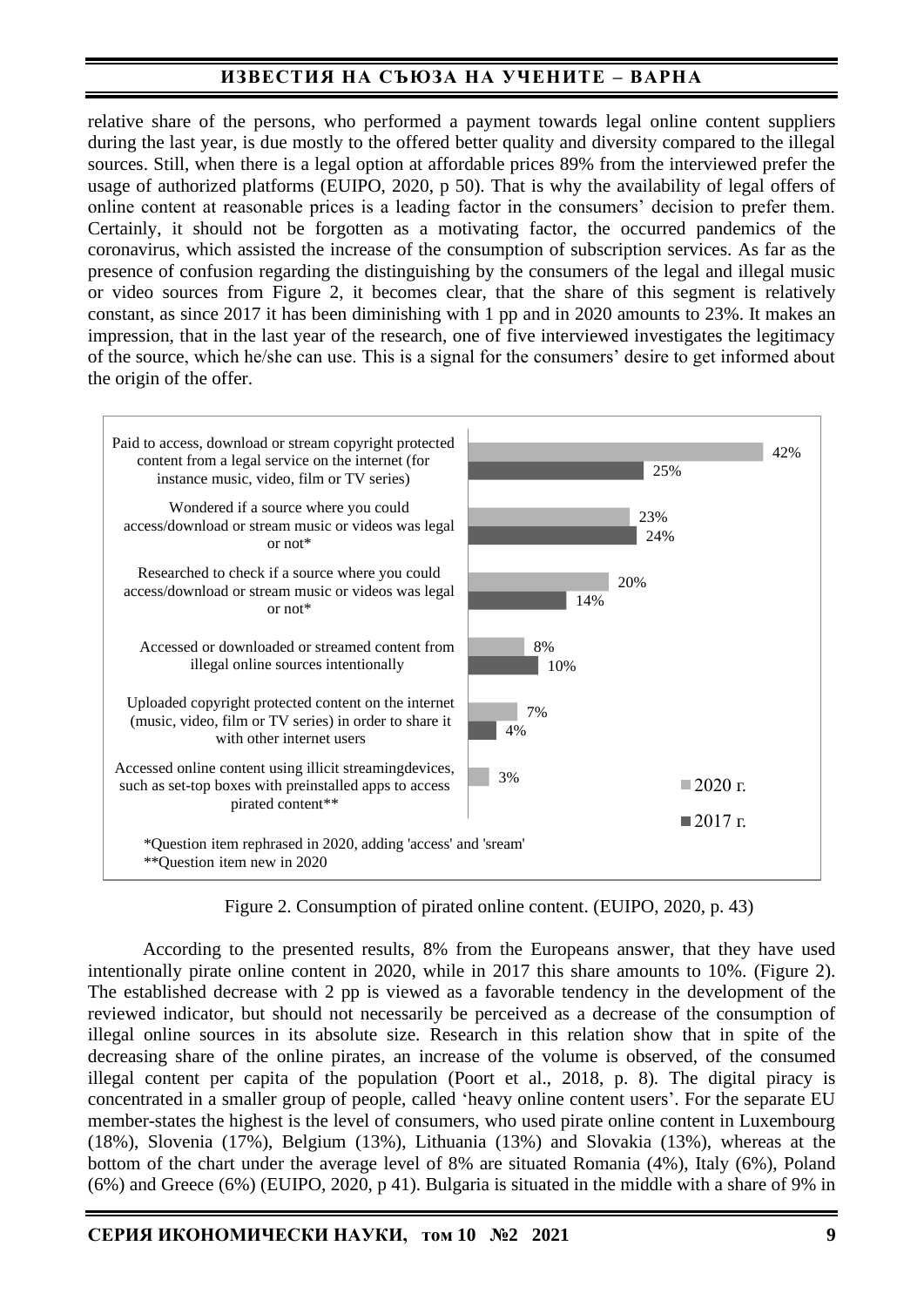2020, which is relatively stable, since in 2017 it is just 1 pp bigger. The presented results reveal mostly the degree, to which users are inclined to declare, that they have used pirate online content, but it cannot be really judged how much such behaviour is widespread.

It should be born in mind, that violators of copyright on digital content appear to be the ones having access and using the information, as well as people who upload and share copyrightinfringing digital content. In 2017 the share of the latter is 4% and in 2020 it increases to 7% and almost reaches the share of the really consuming ones. This could be explained by the circumstance, that every year the constant technologies development leads to the appearance of new channels of distribution of online content and to its ever easier sharing. Simultaneously the number of users rapidly increases, who are simultaneously suppliers of pirate digital products, due to their acquired IT skills. On Figure 2 can be seen, that during the last year 3% from the European citizens have answered, that they have gained access to online content via illegal streaming devices. This value should not be ignored, because it means, that one from every three violators has used a device for illegal streaming.

### **3. Main directions for the limitations of the consumption of pirate online content in the EU countries**

The results from the performed short review of the consumption of digital content, violating the copyright within the European Union, outline a tendency of an increase of the usage of online content from legal sources, together with a slight decrease of the relative share of persons, using pirate online content during the last year. The illegal consumption of digital products is concentrated in the hands of 'the heavy online content users'. In connection with this, the efforts of European citizens and institutions have to be directed to a systematic limitation of digital piracy and its maintenance in acceptable boundaries with regard to the affected spheres of activity, which could be achieved through:

• Improvement of the supply by the authorized suppliers of online content - the maintenance of a big diversity and high quality of the sold digital products is necessary, as well as their continuous update. Immediately after the premiere of a respective film, book or song, they have to be available for sale, since their life span is shortened and the period in which they are actively sought against payment is short. Recommendable is the intensive promotion in internet of the offered online content and the usage of different e-channels for the fast reaching of the consumers and distribution of the product;

• Special attention to the social networks, aiming the limitation of discussions connected with e-piracy - the social networks are suitable for the construction of online communities and interest groups, in which the users exchange opinions and lead concrete talks, connected with the acquiring of access to pirate online content. The suppliers of such content remain passive and rely on the users to take an active position and to distribute the information among each other. That is why it is purposeful that each platform should apply an effective approach to the finding and removal of any information, stimulating digital piracy, and at repeated violations to be undertaken stricter measures;

The usage of modern technologies for fighting digital piracy - their main task is to protect the online content "through the implementation of control to the access or a protecting process such as coding, fogging or another transformation of the work or another object, protected by the law, or a mechanism of control of the copy, which achieves the protective aim" (Kostov, 2019). In order to secure a stable protection of their works, the holders of copyright and its similar rights have to periodically renew the used protection technologies, since violators continuously look for ways to break in the system and gain access to the content;

• The creation of a stable and simultaneously open legal framework and improvement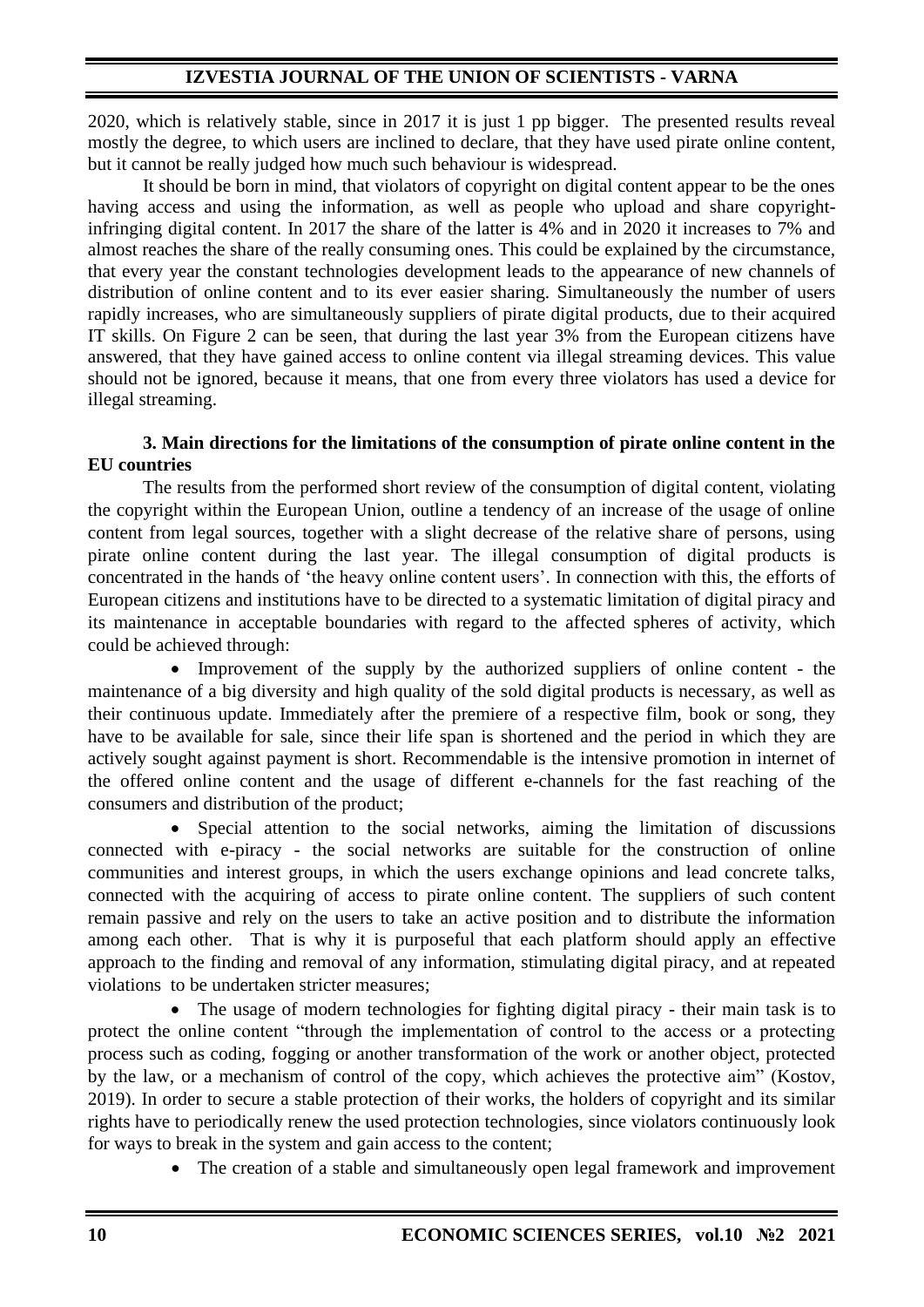## **ИЗВЕСТИЯ НА СЪЮЗА НА УЧЕНИТЕ – ВАРНА**

of the law enforcement - the European legislation in the area of copyright encompasses eleven directives and two regulations. Definite EU standards have been introduced, through which "national discrepancies are reduced, a level of protection required to foster creativity and investment in creativity is ensured, cultural diversity is promoted and access for consumers and business to digital content and services across the single market is facilitated" (European Parliament, 2021). Aiming the better law enforcement, the conduction of a training is recommendable, for the officers of law enforcement authorities, participating in the fight with digital piracy and the implementation of a cooperation with the legal intermediaries, distributing online content, which are directly affected by the illegal activities of the violators;

The implementation of an active information campaign on the significance of the protection of intellectual property rights - it is necessary the knowledge of European citizens to be increased in this subject, as a special attention to be turned to young people, which most often get oriented to gaining access to, downloading or streaming of pirate online content. Informative lectures and discussions have to be organized at school and university level regarding the harms, which digital piracy causes. To make public and electronically accessible the results from the conducted studies and all of the EUIPO publications.

#### **Conclusion**

В ерата на дигитализацията и Интернет технологиите, онлайн съдържанието се утвърждава като предпочитан обект за е-транзакции от потребителите. Някои хора се обръщат към оторизиран доставчик, който предлага голям избор и качествено онлайн съдържание, а други се ориентират към незаконни доставчици, водени от икономическата изгода да получат безплатно или на доста по-ниска цена определен дигитален продукт. Трети умишлено потребяват пиратско онлайн съдържание поради липса на достъпна законна алтернатива или за да демонстрират негативното си отношение към големите музикални, телевизионни и филмови компании, които печелят много от авторски права. Независимо от това какъв е водещият мотив за потребление на онлайн съдържание, дигиталното пиратство ще запази своята важна роля при вземането на решения от потребителите. Следователно вниманието на бизнеса и обществото трябва да бъде насочено към не към елиминиране на пиратството, а към неговото разумно управление. In the era of digitalization and internet technologies online content approbates itself as a preferred object for e-transactions by the consumers. Some people turn to an authorized supplier, who offers a big choice and online content of high quality, and others get oriented to illegal suppliers, lead by the economic utility to obtain free of charge or at a much lower price a definite digital product. Third ones deliberately consume pirate online content due to a lack of an accessible legal alternative or to demonstrate their negative attitude to the big music, television and movie companies, which win a lot from copyright. Independently of that what the leading motive for online content consumption is, digital piracy will keep its important role during the decision-making by the users. Consequently the attention of business and society has to be directed not towards the elimination of piracy, but to its reasonable management.

#### **References**

- 1. Danchev, D. and Hristova, Yu. (2017) *Osnovi na targovskiya biznes*, Varna: Nauka i ikonomika.
- 2. EUIPO (2020) *European Citizens and Intellectual Property: Perception, Awareness, and Behaviour – 2020.* [Online] Available from: https://euipo.europa.eu/tunnelweb/secure/webdav/guest/document\_library/observatory/documents/reports/Perception\_study\_ 2020/Perception\_study\_full\_en.pdf [Accessed: 16/10/2021].